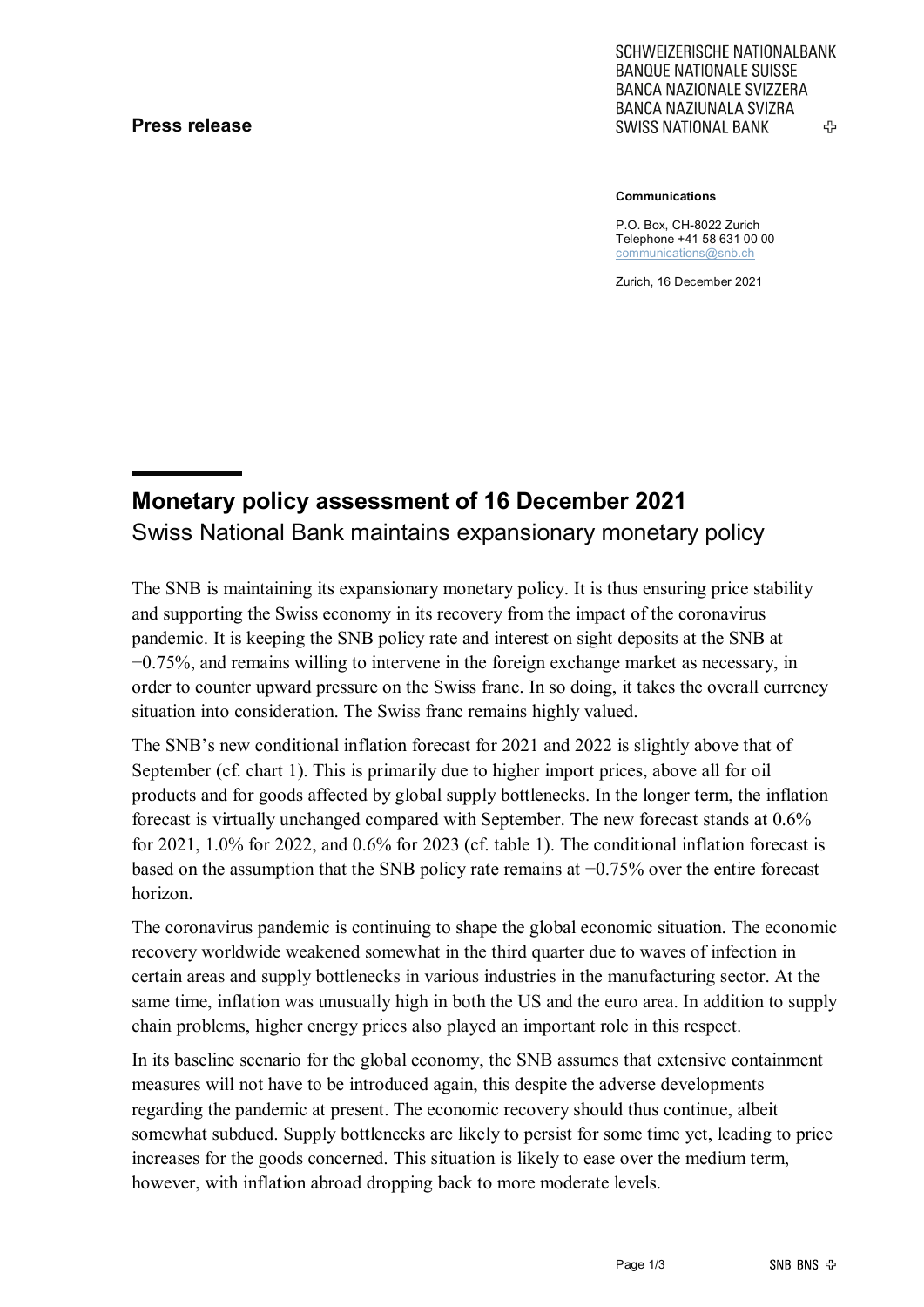**Press release**

In Switzerland, the economic recovery has continued. There was a further robust increase in gross domestic product (GDP) in the third quarter, thus lifting it above its pre-crisis level for the first time. The situation on the labour market also continued to improve. GDP is likely to grow by around 3.5% this year. This is slightly stronger than the SNB had expected in September, the reason being that activity in certain service industries  $-$  such as hospitality  $$ was more dynamic than was assumed at that time. That said, the economy has lost momentum again somewhat of late.

In its baseline scenario for Switzerland, the SNB anticipates a continuation of the economic recovery next year. This is based on the assumption that no measures will have to be introduced that would additionally impair economic activity. Against this backdrop, the SNB expects GDP growth of around 3% for 2022. Unemployment is likely to decline again somewhat, and the utilisation of production capacity should continue to return to normal.

The recent worsening of the pandemic situation has again increased the uncertainty with regard to the forecasts, both for Switzerland and abroad. Economic developments over the coming quarters will hinge on which additional containment measures are taken in the countries affected.

Mortgage lending and residential property prices have risen strongly in recent quarters. Overall, the vulnerability of the mortgage and real estate markets has increased further. The SNB regularly reassesses the need for the countercyclical capital buffer to be reactivated.

More detailed information on the monetary policy decision can be found in Thomas Jordan's [introductory remarks,](https://www.snb.ch/en/mmr/speeches/id/ref_20211216_tjn) available from 10 am. [Fritz Zurbrügg's remarks](https://www.snb.ch/en/mmr/speeches/id/ref_20211216_zur) focus on developments in the area of financial stability, while [Andréa Maechler's remarks](https://www.snb.ch/en/mmr/speeches/id/ref_20211216_amr) address the situation on the financial markets.



## **CONDITIONAL INFLATION FORECAST OF DECEMBER 2021**

Source(s): SFSO, SNB